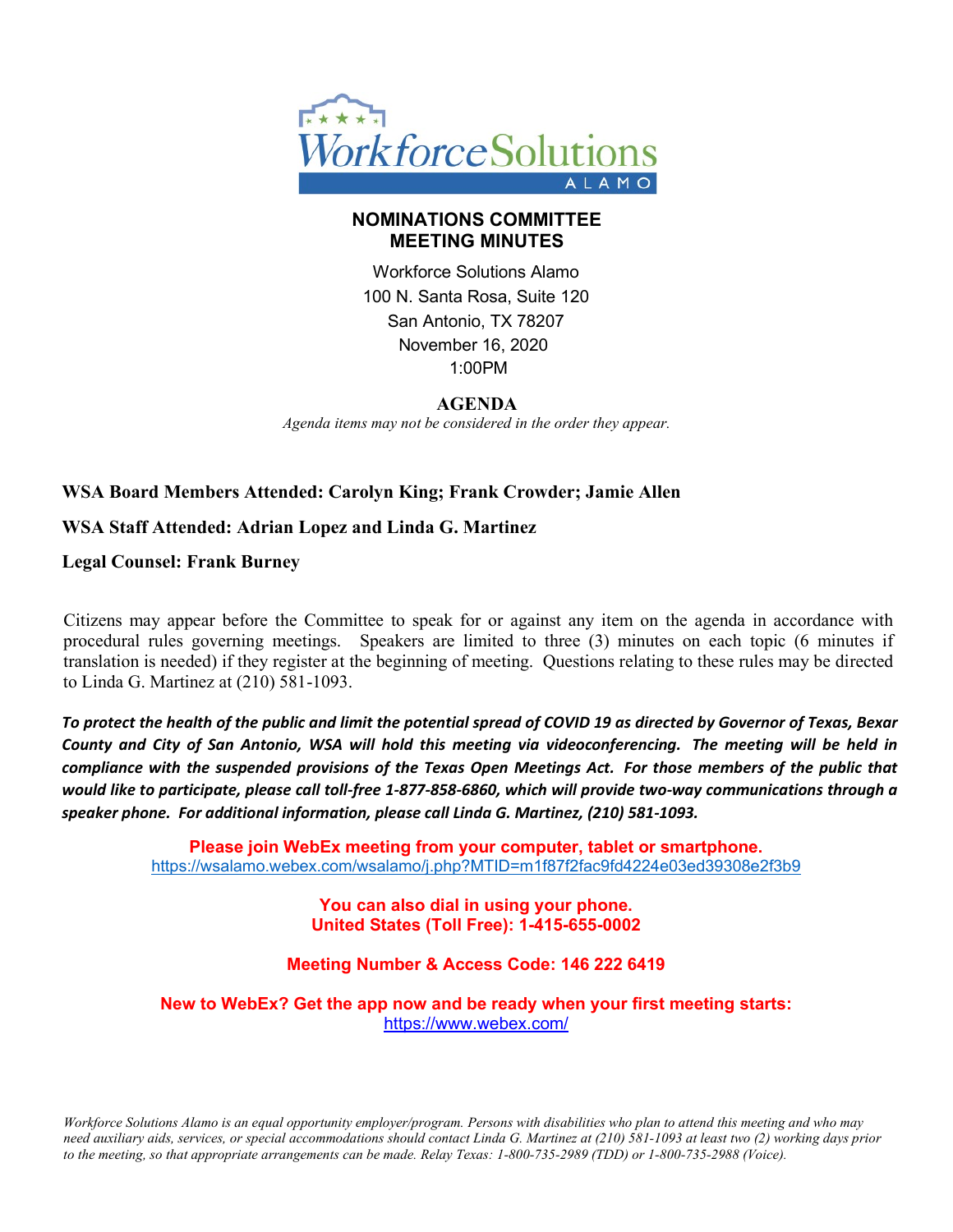**During the Public Comments portion of the meeting (Agenda Item 4), the Public may type their name into the chat box or unmute themselves and state their name. The meeting host will call each member of the public for comments, in the order their names were submitted.**

- I. Call to Order and Determine Quorum Presenter: Chair Carolyn King **The meeting was called to order by Board member Jamie Allen due to audio difficulties Committee Chair Carolyn King was having. Nominations Committee Chair @ 1PM**
- II. Roll Call Presenter: Chair Carolyn King **Roll was called and a quorum was determined.**
- III. Declarations of Conflict of Interest Presenter: Chair Carolyn King **There was no conflict of interests declared**
- IV. Public Comment Presenter: Chair Carolyn King **There were no public comments**
- V. Discussion and Possible Action on Minutes of November 06, 2020 Meeting Presenter: Carolyn King, Chair **Upon motion by Board Member Ms. Jamie Allen the Committee unanimously approved the November 16, 2020 minutes**.
- VI. Discussion and Possible Action Nominating Slate of Officers (Chair, Vice-Chair, and Secretary) Presenter: Chair Carolyn King
	- Board member Jamie Allen proceeded to review the nomination slate of board members interested in being considered for WSA Board Officer positions.
	- Board members Ms. Leslie Cantu and Mr. Juan Solis representing the private sector category were on the nomination slate for WSA Board Chair.
	- **Upon motion by Board Member Ms. Carolyn King and 2nd by Board Member Mr. Frank Crowder, the Committee unanimously approved the recommendation to nominate Mr. Juan Solis, III for WSA Board Chair.**
	- Board members Ms. Leslie Cantu and Mr. Ben Peavy representing the private sector category were on the nomination slate for WSA Board Vice Chair.
	- **Upon motion by Board Member Mr. Frank Crowder and 2nd by Board Member Jamie Allen the Committee unanimously approved the recommendation to nominate Leslie Cantu WSA Board Vice Chair.**

*Workforce Solutions Alamo is an equal opportunity employer/program. Persons with disabilities who plan to attend this meeting and who may need auxiliary aids, services, or special accommodations should contact Linda G. Martinez at (210) 581-1093 at least two (2) working days prior to the meeting, so that appropriate arrangements can be made. Relay Texas: 1-800-735-2989 (TDD) or 1-800-735-2988 (Voice).*